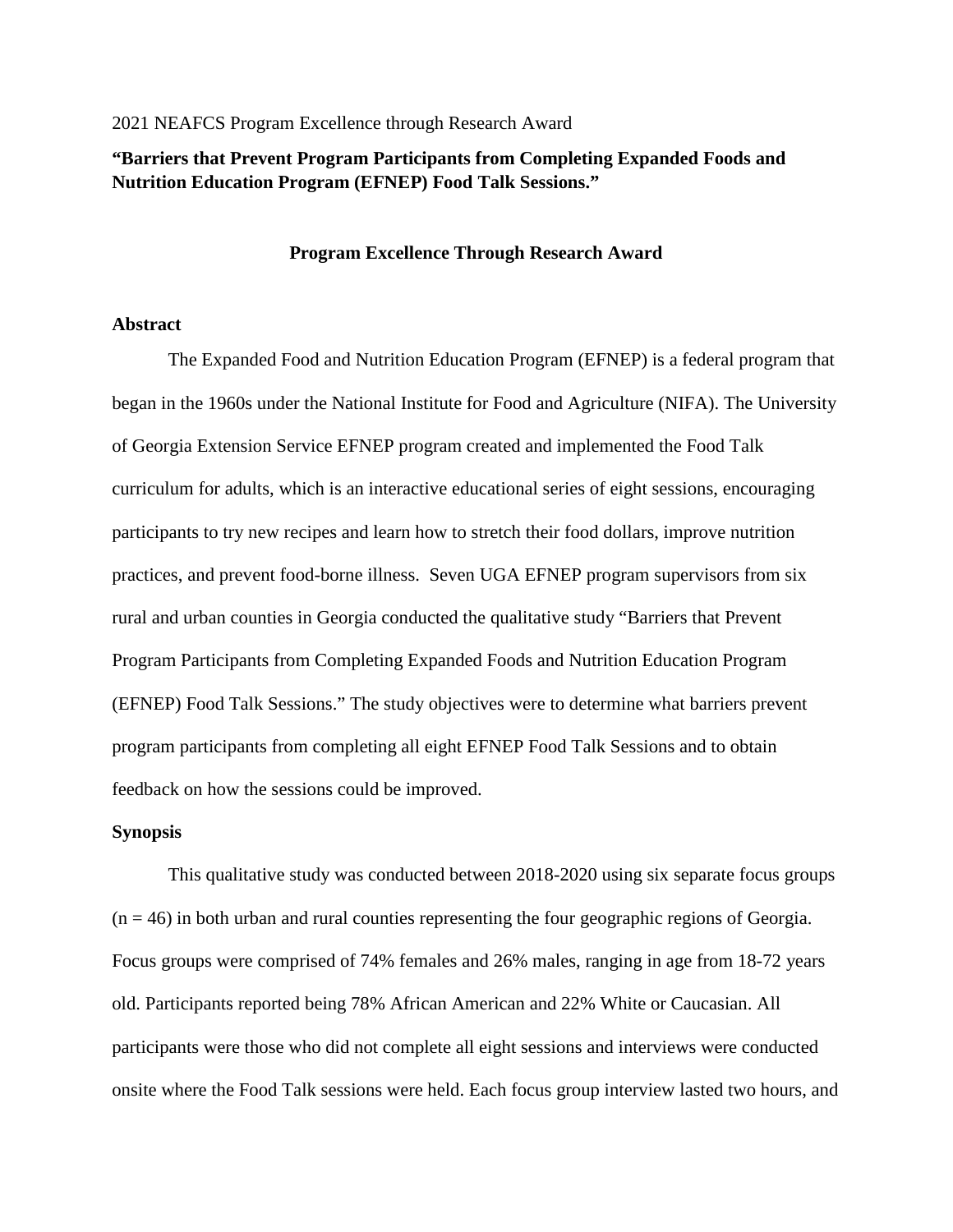the interviews were audio recorded and transcribed. The constant comparative data analysis method, a systematic process comparing occurrences in data in order to develop themes or categories, was chosen for this study. Focus group participants were asked the following questions:

- (1) How did you hear about the Food Talk program?
- (2) Tell me about positive experiences you have had participating with Food Talk?
- (3) What did you like least about the Food Talk program?
- (4) What difficulties have you encountered trying to attend Food Talk sessions?
- (5) Who or what influenced your decision to participate in Food Talk sessions?
- (6) What influenced your decision to not complete all 8 Food Talk sessions?
- (7) What can we do to have better participation rates among EFNEP participants?
- (8) What would make the Food Talk program more beneficial for you and your family?
- (9) Is there anything else you would like to share?

Study participants were identified by EFNEP educators working in six counties. UGA Extension Supervising Agents conducted the focus groups. Researchers wanted to learn who or what influenced participation in the Food Talk sessions. The most common response was that participants felt it was important for their health and well-being.

# *Barriers to Program Retention*

There were a series of questions regarding barriers that prevent program participants from completing EFNEP Food Talk sessions. Responses to the questions, "Why didn't you complete all eight Food Talk sessions?" and "What could we have done to help you attend more sessions?" had overlapping discussion and much of the same responses. Themes that emerged were (1) lack of knowledge or resources, (2) scheduling, and (3) personal and family issues. From these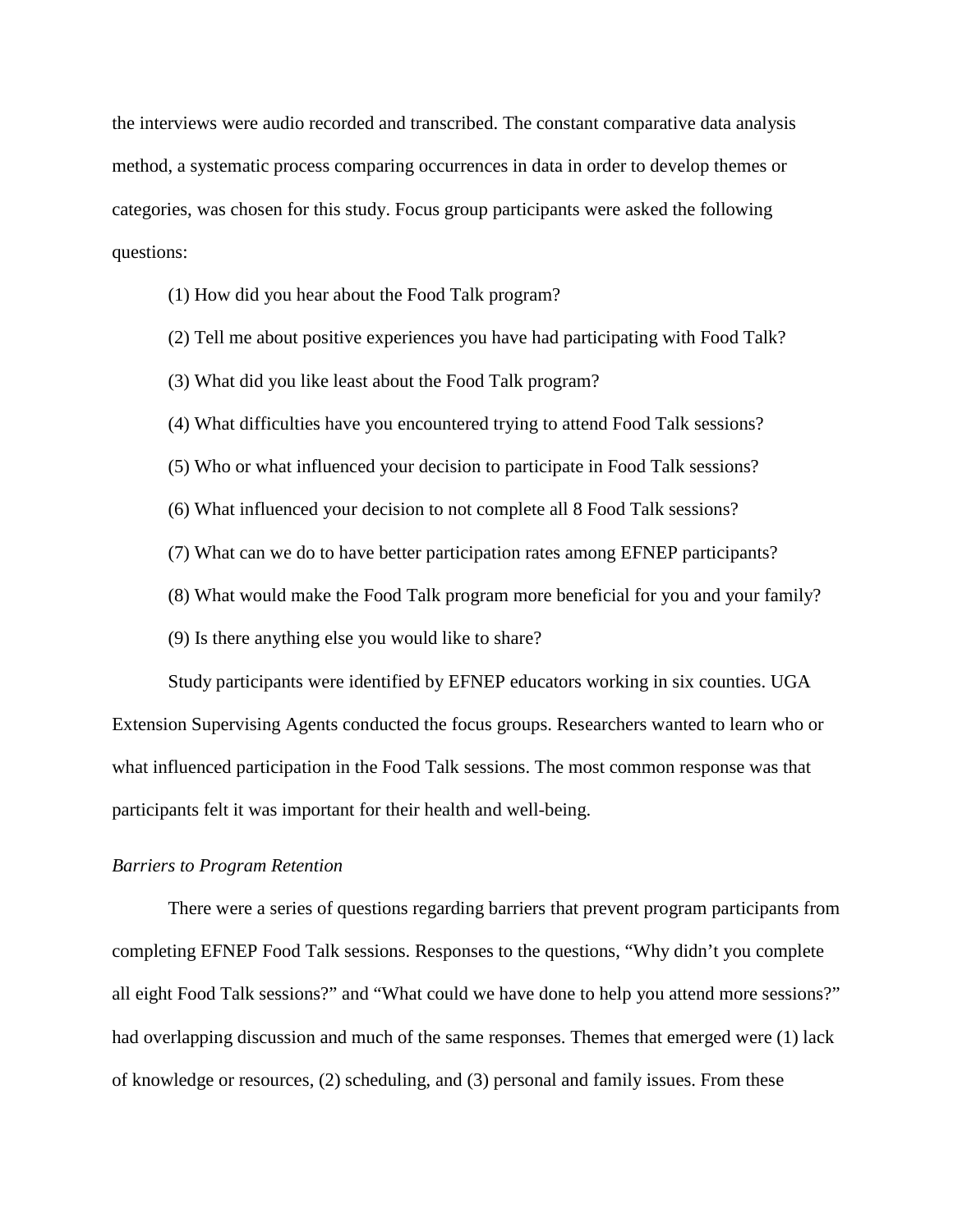themes, 22% of participants expressed personal and family issues as the greatest barrier for completion, followed by better communication of scheduling changes by using different sources of communication such as email, phone call and texting.

Focus group participants were also asked to share experiences that were least-liked about the sessions. The most common response was related to the length or number of sessions. Two themes emerged across all six focus groups when asked to respond to the question, "What would make the Food Talk program more beneficial for you and your family?" (1) the desire for more recipes, and (2) a request for more interactive sessions. These answers were an indication of the need to revise the Food Talk curriculum. Other responses to food talk being more beneficial were the desire to prepare international and cultural foods and field trips to grocery stores.

# *Positive Experiences with Food Talk Sessions*

Since the primary purpose of the study was to understand what prevents class participants from completing Food Talk sessions, researchers were interested to know the favorable experiences of participants. Participants cited (1) healthy eating, (2) resource management, and (3) tangible rewards as positive experiences. Focus group participants were very complementary of EFNEP educators because EFNEP hires and trains instructional paraprofessionals who are indigenous to the target populations. Participants recalled specific learning interactions, such as, "She talked about the food that you buy. I mean how [are] you going to budget your money when you go to the grocery store to spend money." Others made general comments of affection: "She's a real nice teacher."

# **Conclusions**

Based on our findings from the qualitative research study done between 2018-2020, EFNEP researchers concluded social media and other technology is needed to heighten